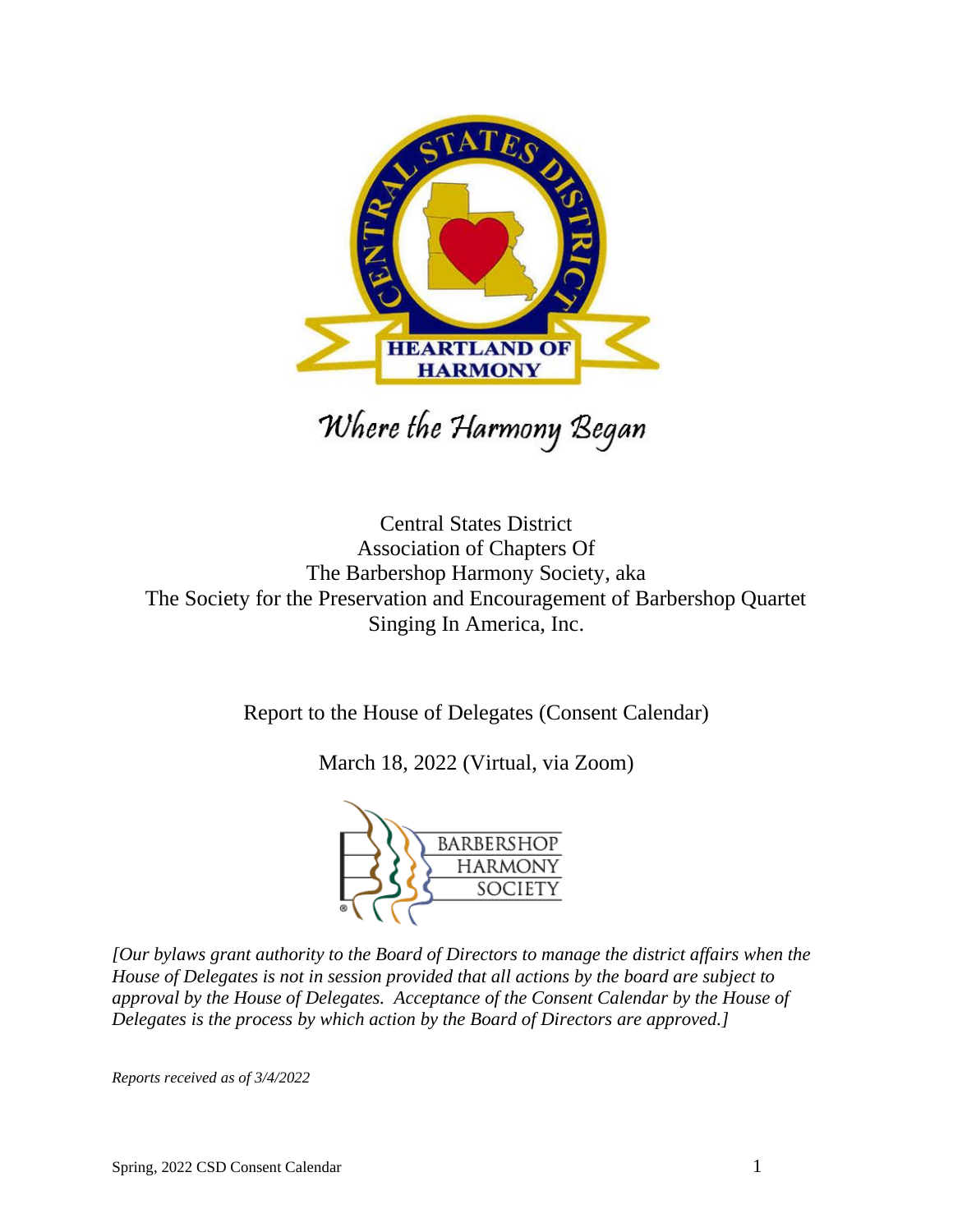Table of Contents

| Reports                                                       | 3              |
|---------------------------------------------------------------|----------------|
| Report #100 --- Executive Director Report                     | 3              |
| Report #200 --- CSD Events, Spring, 2022                      | 3              |
| Report #214 --- Contest and Judging, Spring, 2022             | 4              |
| Report #300 --- Marketing and Public Relations, Spring, 2022  | 5              |
| Report #340 --- CSD Philanthropy, Spring, 2022                | 6              |
| Report #360 --- Historian, Spring, 2022                       | $\overline{7}$ |
| Report #400 --- Music and Performance, Spring, 2022           | 7              |
| Report #450 --- Chapter Support and Leadership, Spring, 2022  | 8              |
| Report #460 --- Leadership Academy, Spring, 2022              | 8              |
| Report #470 --- Membership Development, Spring, 2022          | 9              |
| Report #475 --- Chapter Eternal, Spring, 2022                 | 9              |
| Report #510 --- Iowa State V.P. Report, Spring, 2022          | 10             |
| Report #520 --- Kansas State V.P. Report, Spring, 2022        | 11             |
| Report #530 --- Missouri/Arkansas V.P. Report, Spring, 2022   | 11             |
| Report #540 --- Nebraska State V.P. Report, Spring, 2022      | 12             |
| Report #550 --- South Dakota State V.P. Report, Spring, 2022  | 12             |
| Report #560 --- District Secretary's Report, Spring, 2022     | 14             |
| Report #570 --- District Treasurer's Report, Spring, 2022     | 14             |
| Report #580 --- Immediate Past President Report, Spring, 2022 | 15             |
| Report #585 --- Nominating Committee Report, Spring, 2022     | 16             |
| Report #600 --- District President Report, Spring, 2022       | 16             |

---- ---- ---- ---- ---- ---- ---- ---- ---- ---- ---- ---- ----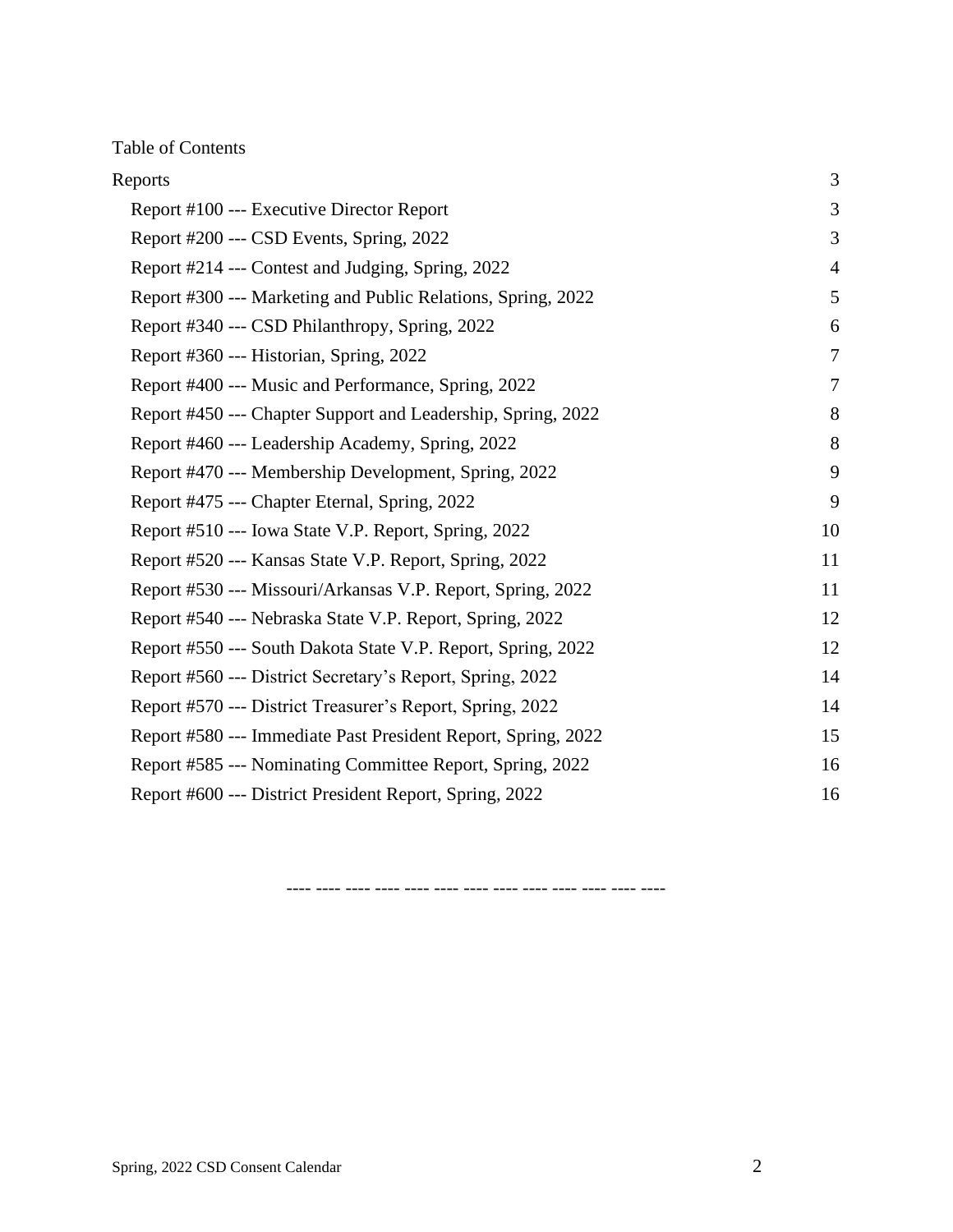# **Reports**

# <span id="page-2-1"></span><span id="page-2-0"></span>*Report #100 --- Executive Director Report*

**Marty Monson, Executive Director,** *[mmonson@barbershop.org](mailto:mmonson@barbershop.org)* 



# What's Happening

International Convention, July 3 – 10, 2022, Charlotte, North Carolina

Harmony University July 24 – 31, 2022, Loyola University, New Orleans, LA

Midwinter Convention February 7 – 12, 2023, Daytona Beach, FL

International Convention, July  $2-9$ , 2023, Louisville, KY

Midwinter Convention, July 9 – 14, 2024, New York, NY

International Convention, 2024, Cleveland, OH









# <span id="page-2-2"></span>*Report #200 --- CSD Events, Spring, 2022* **Doug Brott, District Events V.P.**

Due to the continuing issues with the Covid-19 Pandemic, HEP and LA were changed from in-person to Virtual to be held on Feb26, 2022. In addition, based

on Survey results, the Chorus Contest was dropped from Spring Convention. Choruses have been encouraged to attend, however, as Coaching from Judges and members of Main Street will be available on Saturday Morning. Plans are going forward for 2022 Fall Convention in Lawrence KS at the Lied Center with the Doubletree as Headquarters Hotel again. The Fall Conventions for 2023 and 2024 will also be in Lawrence KS.

---- ---- ---- ---- ---- ---- ---- ---- ---- ---- ---- ---- ----

The Events Team continues to plan ahead for future conventions and work to secure good and reasonably priced venues and hotels. We would very much like to see other district chapter's ideas on hosting future conventions. Below you will see our scheduled conventions and events. We hope that by planning these further out, your chapter will be able to plan on attending!



Spring, 2022 CSD Consent Calendar 3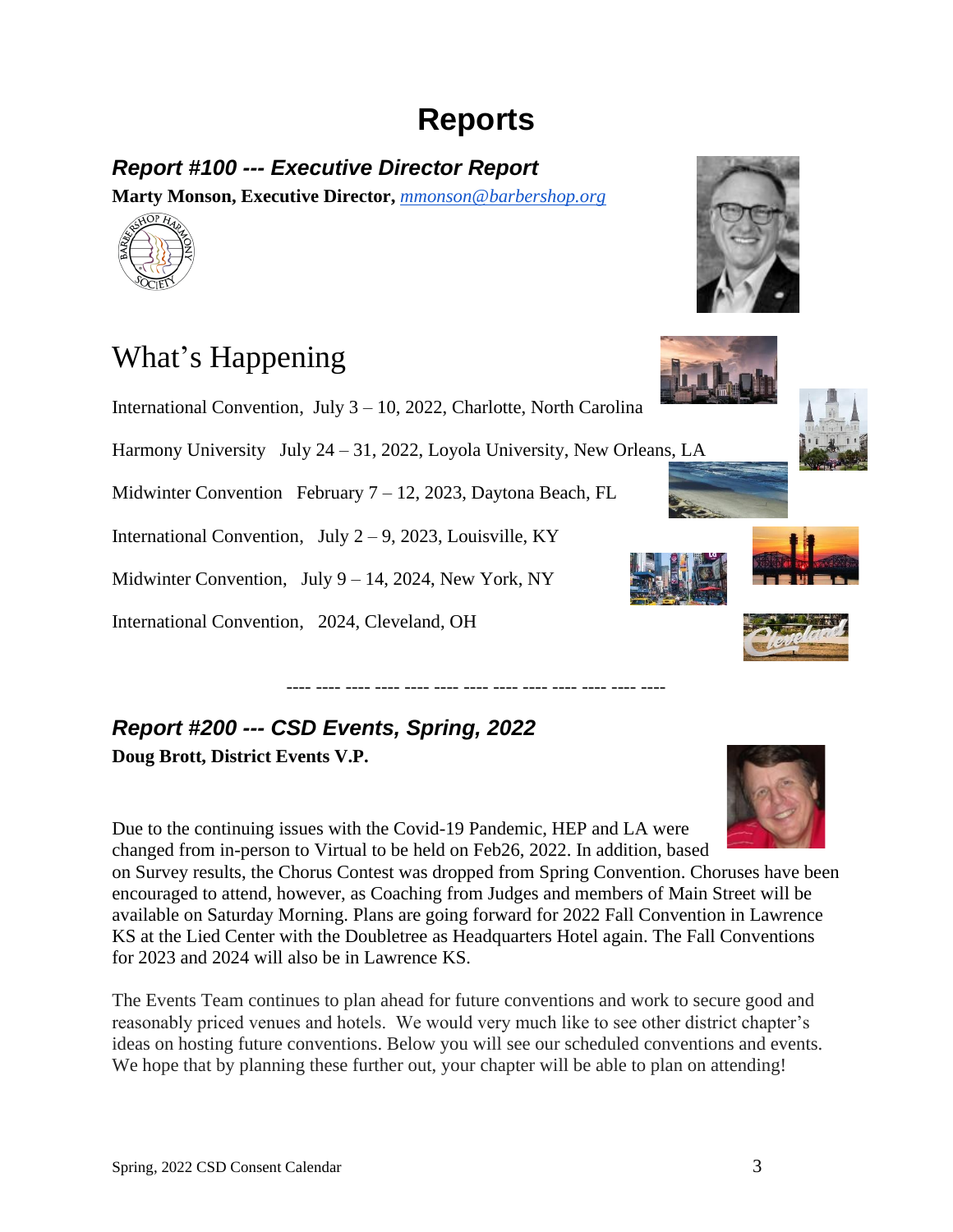2022 Spring Convention 2022 Fall Convention March 18 – 20, 2022 **October 7** – 9, 2022 Wichita, KS Lawrence, KS

2023 Spring Convention 2023 Fall Convention Iowa City, IA Lawrence, KS

2024 Spring Convention 2024 Fall Convention April 19 – 21, 2024 October 11 – 13, 2024 TBD Lawrence, KS

2025 Spring Convention 2025 Fall Convention April 11 – 13, 2025 October 17 – 19, 2025 TBD TBD

2026 Spring Convention 2026 Fall Convention April 24 – 26, 2026 October 16 – 18, 2026 TBD, KS

April 21 – 23, 2023 October 13 – 15, 20223

<span id="page-3-0"></span>*Report #214 --- Contest and Judging, Spring, 2022* **Carter Combs, CSD Contest and Judging V.P.**

1. On February 7, 2022, the Barbershop Harmony Society Board of Directors voted unanimously to open its annual international contest to all quartets and choruses, without gender distinctions. This means that all International Prelim contests will also follow the same rules.



2. As always, Districts are free to determine which contests they hold, and awards they present, for any District-level championships. The CSD Board decided a couple years ago that we would have Men's, Women's, and Mixed Harmony categories for both our Chorus and Quartet District contests. In addition, we will award Overall District Champion Quartet and Chorus for the highest scoring ensembles, regardless of gender. And of course, we will continue to recognize our District Senior, Super-Senior, Novice, Super-Novice, and Youth categories, which are all also open to all genders.

---- ---- ---- ---- ---- ---- ---- ---- ---- ---- ---- ---- ----

3. The International Seniors Quartet Contest will be open to all genders. At this time, no announcements have been made about any potential changes to the International Senior Chorus contest, which is not currently an official BHS event. CSD will hold our Senior International Prelims at our Fall convention, in accordance with whatever rules have been announced by that time.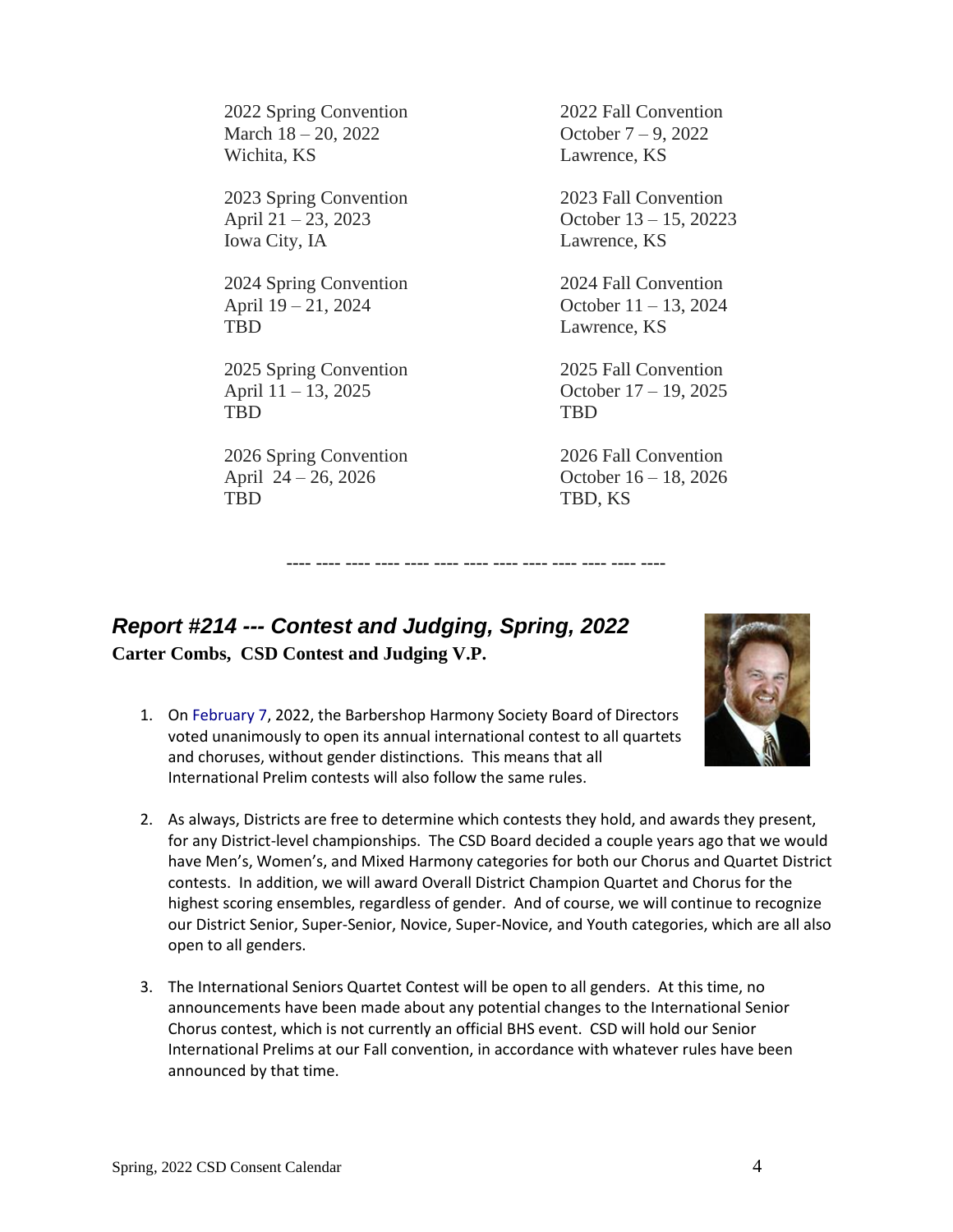- 4. The CSD Convention Team surveyed all chapters earlier this year, and learned there were not enough willing or able to participate in the usual Spring small-chorus competitions. The decision was made to instead hold ALL our District Chorus contests for 2022 at the convention this Fall in Lawrence, KS.
- 5. CSD wishes to encourage all barbershop choruses, regardless of size, so has contests for the following, all based on the number of performers on stage:

---- ---- ---- ---- ---- ---- ---- ---- ---- ---- ---- ---- ----

- a.  $5 11 = VLQ = Very$  Large Quartet
- b.  $12 19 =$  Plateau I Chorus
- c. 20 29 = Plateau II Chorus
- d. 30 39 = Plateau III Chorus
- e. 40 or more = Plateau IV Chorus

*CHORDially, Carter Combs Cell [816-914-2998](callto:816-914-2998)*

# <span id="page-4-0"></span>*Report #300 --- Marketing and Public Relations, Spring, 2022*

**Michael Pommier, Marketing and Public Relations V.P. Aaron Powell, Assistant Marketing and Public Relations V.P.**

Greeting men and women of the CSD! I hope my message finds you and your chapter well.



Words cannot express how excited I am to have an in-person convention. It may be a little different than in the past without the chorus contest, but it's a step in the right direction. Many chapters are starting to make their way back to regular rehearsals and

that is super exciting. As your chapter begins to pick up steam, please let us know so we can help showcase the amazing things you are doing in your own communities.

We just finished up our Virtual Leadership Academy and I have to say that I didn't know just how much I missed that event. In the marketing class, we had 7 people join, most of whom were chapter presidents attending on behalf of their marketing person. We had a very engaged group with lots of excellent questions. We shared ideas, had some laughs, and talked about how we can make our chapters better through effective marketing. I look forward to seeing more chapters participate next year.

We're always looking to add folks to the marketing team, and right now we have a pretty big need for social media coordinator. This is a volunteer position who would be the primary curator of social media content on the CSD social media accounts. If you or someone you know is interested, please contact me (my contact info is below).

The last two years have been a challenge. We've been trying to make more of an effort to promote the wonderful things our chapters are doing, however, with chapters shut down, there hasn't been much to promote. It looks like things are on the upswing and I really hope we can get in the swing of showing the world all the amazing things that happen in the CSD.

If I don't see you in Wichita, I look forward to seeing you this fall in Lawrence.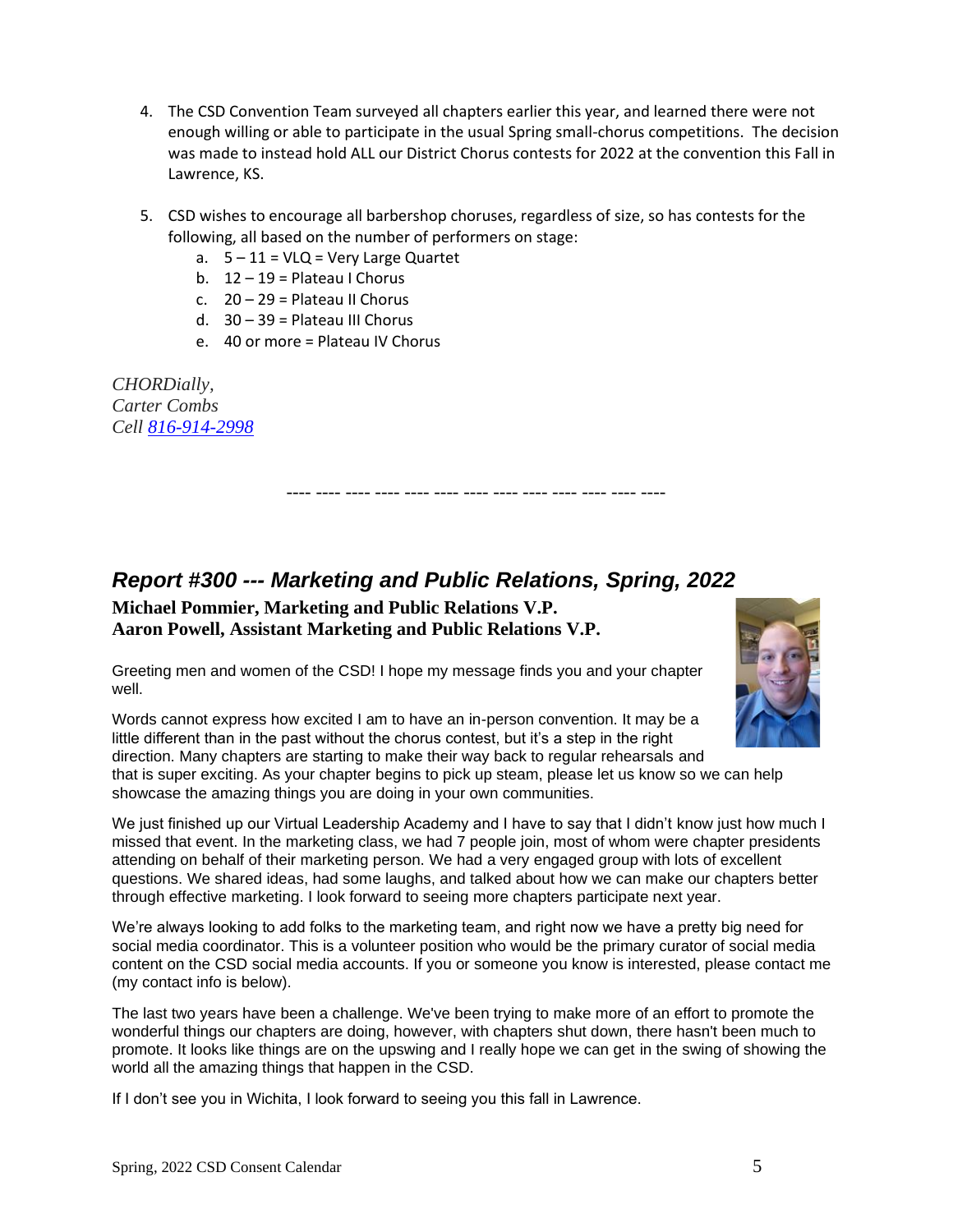Michael Pommier, CSD Marketing and Public Relations Vice President [gorillaphotog@gmail.com](mailto:gorillaphotog@gmail.com) [\(620\) 704-2854](callto:(620)%20704-2854)

Aaron Powell, CSD Assistant Marketing and Public Relations Vice President [cavetrog@gmail.com](mailto:cavetrog@gmail.com) (785) 331-8689



# <span id="page-5-0"></span>*Report #340 --- CSD Philanthropy, Spring, 2022*

**Larry Warrick, District Treasurer**



Harmony Foundation International (HFI).

---- ---- ---- ---- ---- ---- ---- ---- ---- ---- ---- ---- ----

[https://www.harmonyfoundation.org](https://www.harmonyfoundation.org/) The mission of the Harmony Foundation International is to connect people through charitable giving to enrich lives through singing. HFI believes that singing improves

lives and seeks philanthropic partners who wish to share the gift of singing as a means of making lives more enjoyable, satisfying and meaningful. HFI provides funding for music education programs for students in middle and high school and college, as well as outreach programs in communities, to promote, develop and advance opportunities for lifelong singing.

Or, donate directly to Barbershop Harmony Society using the BHS online giving platform. You may direct up to a combined 85% of your gift to your chapter or district. Through the BHS online giving platform almost \$800 has been directed to the District since October 2021. Gifts may be made online, [https://give.barbershop.org,](https://give.barbershop.org/) via credit or debit ard, and ACH/bank transfer. For other methods of donation of more information call 800-876-7464 or email [development@barbershop.org.](mailto:development@barbershop.org) Thanks for all you do to create a world of harmony!

Mark Fuerniss - Secretary

|                                                    | <b>BHS</b><br><b>ADVOCATE</b> | <b>BRONZE</b><br><b>LEVEL</b> | <b>SILVER</b><br>LEVEL       | GOLD<br><b>LEVEL</b>         | <b>DIAMOND</b><br><b>LEVEL</b>                                                       | <b>TULSA</b><br>ROOFTOP CLUB |
|----------------------------------------------------|-------------------------------|-------------------------------|------------------------------|------------------------------|--------------------------------------------------------------------------------------|------------------------------|
|                                                    | \$1<br>$$1 - $99$             | \$100<br>\$100 - \$999        | \$1,000<br>\$1,000 - \$4,999 | \$5,000<br>\$5,000 - \$9,999 | \$10,000<br>\$10,000 - \$24,999                                                      | $$25,000+$                   |
| Your name listed in<br><b>BHS</b> publications     |                               |                               |                              |                              |                                                                                      |                              |
| Donor badge                                        |                               |                               |                              |                              |                                                                                      |                              |
| Donor exclusive experience<br>at conventions       |                               |                               |                              |                              |                                                                                      |                              |
| Two VIP<br>convention seats                        |                               |                               |                              |                              |                                                                                      |                              |
| Exclusive email for<br>Harmony Hall needs          |                               |                               |                              |                              |                                                                                      |                              |
| Access to exclusive<br>online events               |                               |                               |                              |                              |                                                                                      |                              |
| Special recognition<br>during major events.        |                               |                               |                              |                              |                                                                                      |                              |
| Backstage access during<br>quartet Finals call-off |                               |                               |                              |                              |                                                                                      |                              |
| <b>Support the BHS Programs You Love</b>           |                               |                               |                              |                              | <b>UP TO 85% CAN</b><br><b>BE GIVEN TO YOUR</b><br>CHAPTER, DISTRICT,<br>OR BRIGADE! |                              |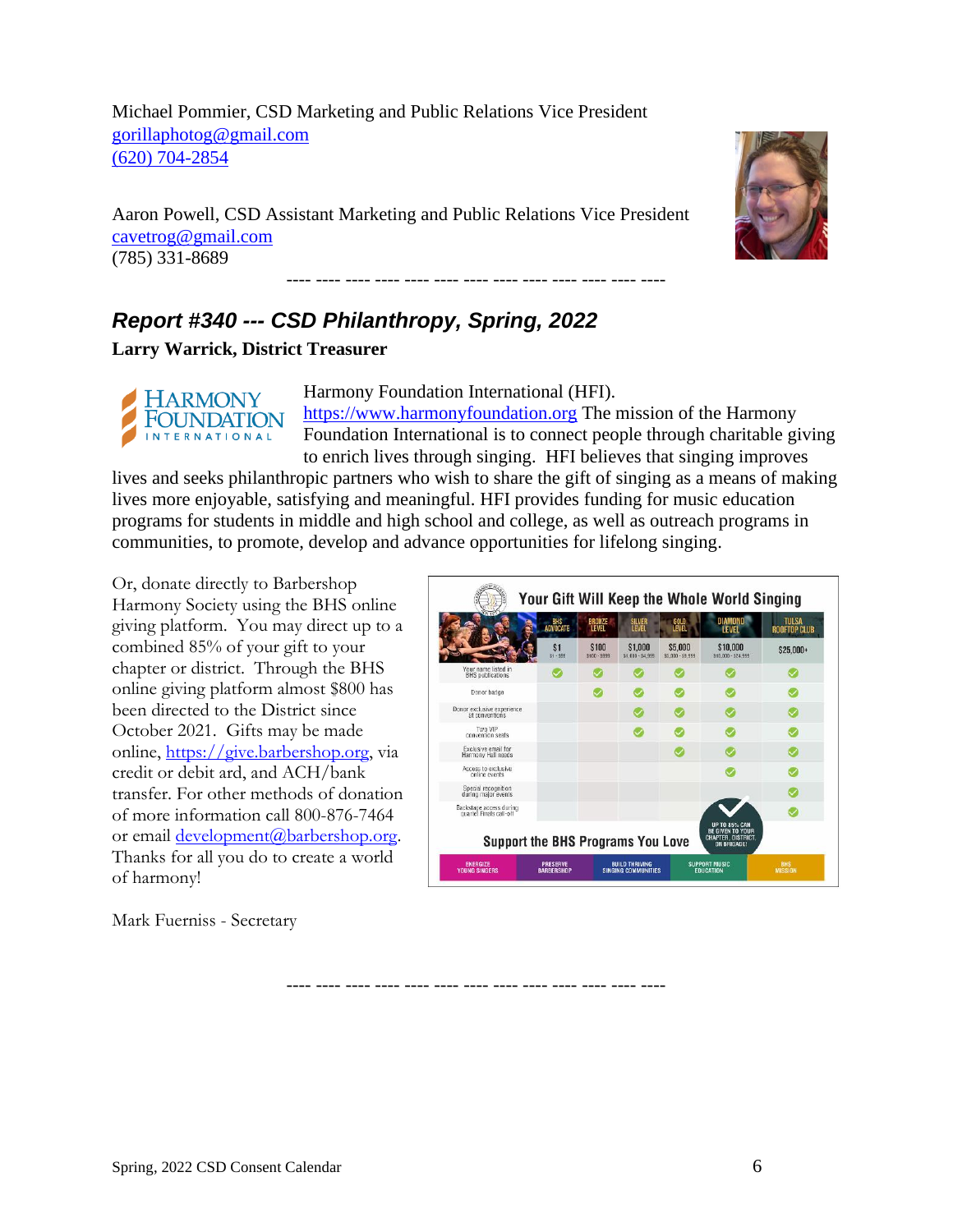# <span id="page-6-0"></span>*Report #360 --- Historian, Spring, 2022*

#### **Tom Schulein, Historian**

I reworked the history boards such that only about 12 single-panel foam boards are now used to tell the entire story of the Central States District. So, since our founding in 1946 to the present, pertinent information is

presented in a form that anyone can review readily at a convention without having to wade through the entire collection of 70-some tri-fold boards that each represent a single year in too much detail and with too fine of print to read in dimmed lighting such as usual presents at our conventions.

My hope is that my new boards would be established at the wall of the entrance doors of the performance area. Such has not been the case so far, although the only time these boards were used was at the fall convention in Lawrence, Kansas in the fall of 2019.

I will not be in attendance at the spring convention in Wichita next month and I don't trust anyone to bring the boards in my stead, lest they forget to return them! That would be too much work down the drain. I'm sure they won't be missed since so very few people ever look at our history anyway.

I hope I can bring these boards to a future convention and have them presented in the best possible manner for maximum viewing by "the masses."

---- ---- ---- ---- ---- ---- ---- ---- ---- ---- ---- ---- ----

Thomas Schulein CSD Historian

<span id="page-6-1"></span>*Report #400 --- Music and Performance, Spring, 2022* **Jeff Veteto, Music & Performance V.P.**

This report is written on the heels of the **2022 HEP School** effort. This is always the biggest single event that occurs under the Music and Performance umbrella, and I'm glad to report the 2022 event went well.

A bit of history: In 2020, we had an in-person event, combined with Leadership Academy (LA) in St. Joseph. This was just prior to the whole COVID thing. In 2021, we found ourselves at a point where people were just getting vaccinated, so we went with a virtual event. All agreed that the event was a success.

For 2022, we had hoped to go back to in-person, but there were hurdles. Missouri Western nearly tripled the price of using their facilities, and when we checked with churches we might use, they were.....sluggish....in their response. This was mostly due to ongoing concerns with COVID safety, and hesitance on the part of the venues to bring in outside groups--all certainly understandable. So, we went back to the virtual model.



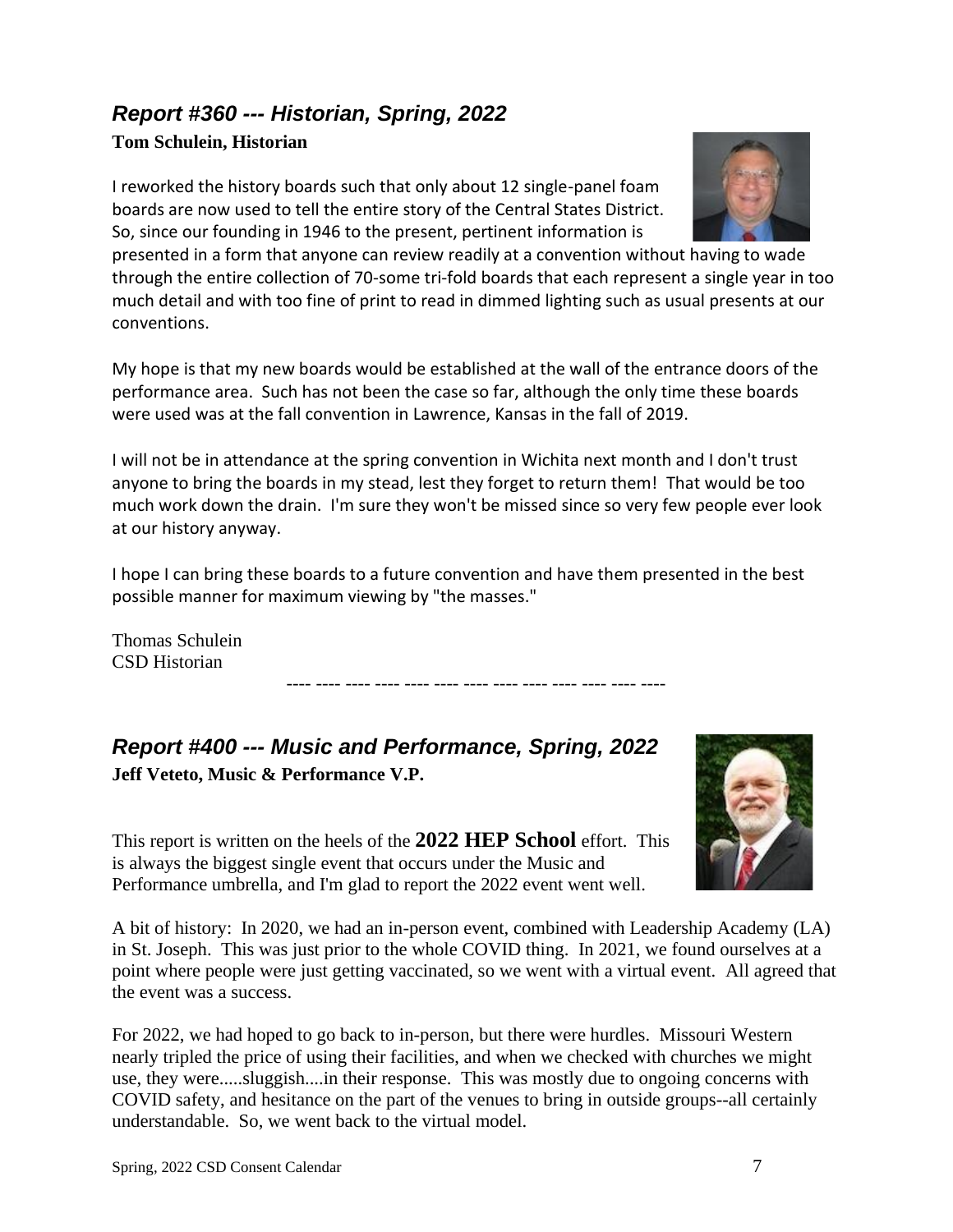When the dust settled, six quartets took advantage of HEP coaching (a seventh had to scratch due to illness). Of these six, four were men's, one women's, and one mixed.

We had six coaches working with the six quartets on a very, very NON-traditional scheduling matrix! Matt Suellentrop was indispensable in his efforts to schedule all those Zoom meetings. Thanks, Matt!

And I can't say enough good about the wonderful coaches in this District. You outdid yourselves. Again. Thank you!

And...thanks to the quartets for participating. Hopefully you were all given tangible feedback that will only make you better.

Looking forward to 2023, when we will once again push for an in-person event!

---- ---- ---- ---- ---- ---- ---- ---- ---- ---- ---- ---- ----

#### <span id="page-7-0"></span>*Report #450 --- Chapter Support and Leadership, Spring, 2022*

#### **Brett Randolph, CSLT V.P.**

As our world is getting closer and closer to "normal", chapters are starting to get back to the business of barbershop. Chapters are meeting again and the District is hosting its first convention in two and a half years. Now is the perfect time to

try something new in your chapter. That will look different for each chapter, but your State VP or Chapter Advocate would be a great resource to help your chapter take on a new challenge. If you have not yet been contacted by your State Vice President or your Chapter Advocate, please let me know and I will get you in touch with the appropriate person.

As my schedule has allowed, I have participated in several Chapter President conference calls that are happening once per month throughout the District. I have found them to be very informative and a valuable communication tool for Chapter Advocates and for Chapter and District leaders. While each chapter is unique, they face many of the same triumphs and challenges. These calls have allowed for chapters to share the great things that are happening and have provided an avenue for leaders to get ideas from their counterparts throughout the District. If you haven't had a chance to be on those calls, please make time to do so. It is time well spent. Brett Randolph brett\_randolph@hotmail.com

---- ---- ---- ---- ---- ---- ---- ---- ---- ---- ---- ---- ----

---- ---- ---- ---- ---- ---- ---- ---- ---- ---- ---- ---- ----

<span id="page-7-1"></span>*Report #460 --- Leadership Academy, Spring, 2022* **Brett Randolph, CSLT V.P.** 



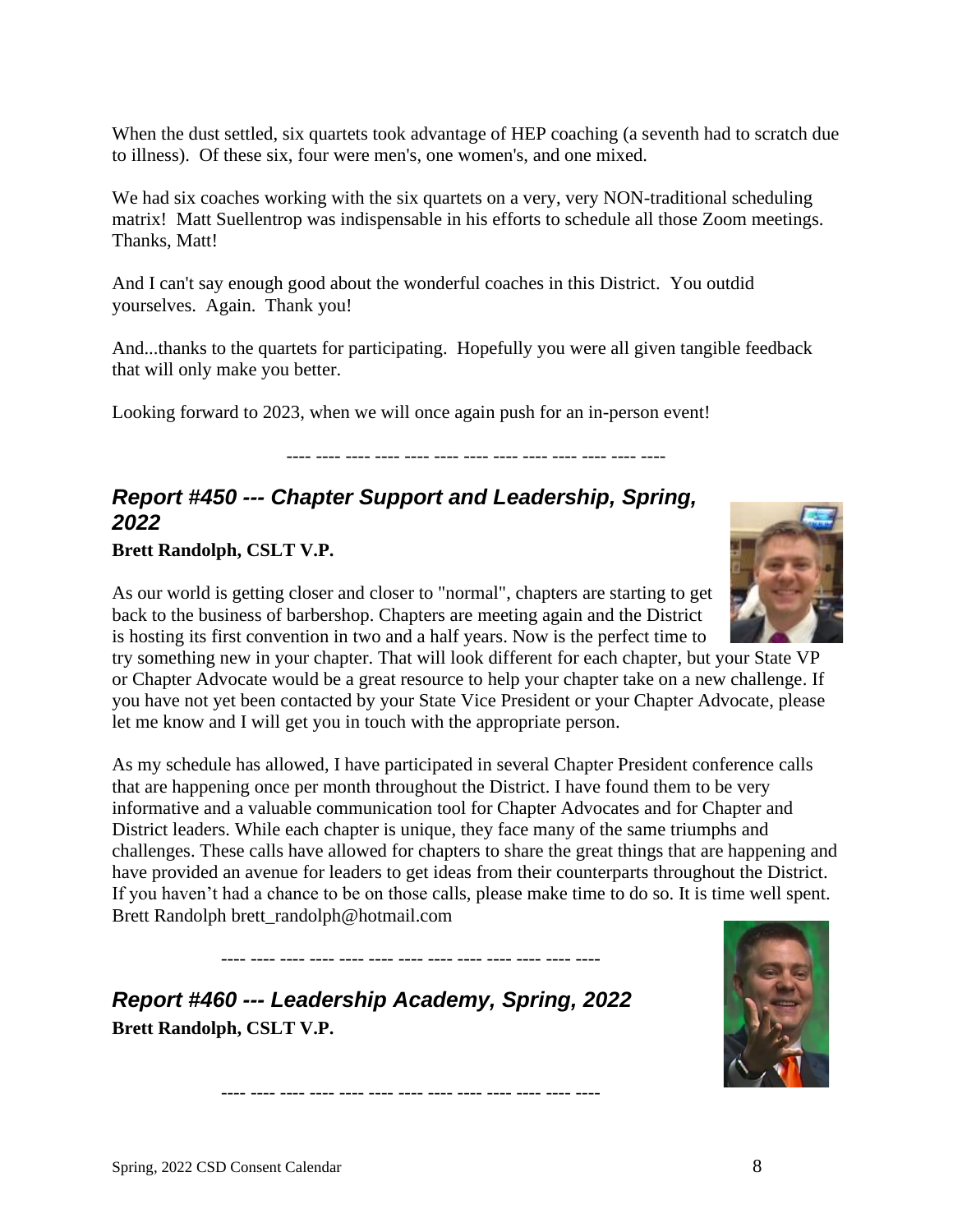## <span id="page-8-0"></span>*Report #470 --- Membership Development, Spring, 2022*

**Don Fuson, Membership Development V.P.**  CSD Membership VP

2022 planning

a) Host quarterly zoom calls with chapter membership/development VPs b) Led Membership class at CSD 2022 Leadership Academy – follow-up on class questions c) Work individually with chapter leaders for refresher training with Member Center 2.0 d) Encourage chapter members to work closely with chapter marketing to have outreach performance opportunities e) Refer and track open questions about data issues with HQ f) Support chapters through chapter rosters and current member lists, as requested Don Fuson CSD Membership VP Cell [913.226.8993](callto:913.226.8993)

---- ---- ---- ---- ---- ---- ---- ---- ---- ---- ---- ---- ----

(1)

<span id="page-8-1"></span>*Report #475 --- Chapter Eternal, Spring, 2022* 

**Mark Fuerniss, District Secretary** 

#### **Spring 2022 Chapter Eternal**

|           | Lloyd Marshall            | Springfield, MO   |          |
|-----------|---------------------------|-------------------|----------|
|           | <b>Curtis Hallberg</b>    | Milbank, SD       | 36 years |
|           | <b>Richard Pannbacker</b> | Manhattan, KS     | 4 years  |
|           | <b>Charles Bale</b>       | St. Joseph, MO    | 2 years  |
|           | Charles 'Dick' Young      | Kansas City, MO   |          |
|           | James Dutton              | Nebraska City, NE | 18 years |
| $\bullet$ | <b>Richard Ellis</b>      | Kansas City, MO   |          |
|           | Mike McCormick            | Sioux Falls, SD   | 5 years  |
|           | <b>Charles Fiser</b>      | Davenport, IA     |          |
|           | <b>Gerald Little</b>      | Davenport, IA     | 30 years |
|           | <b>Robert Burdick</b>     | Kansas City, MO   | 40 years |
|           | <b>Scott Barnum</b>       | Hays, KS          | 6 years  |

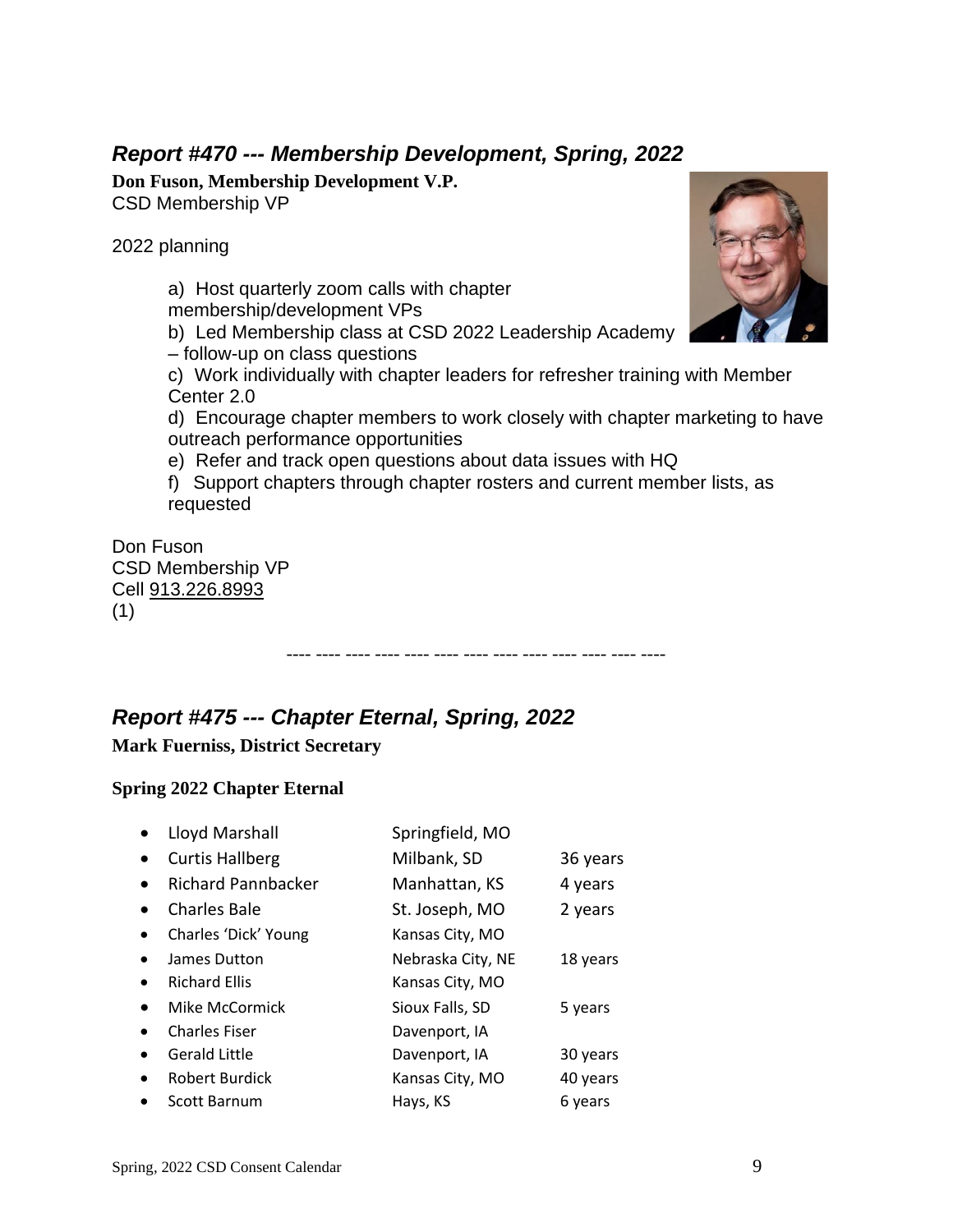|           | James Malek            | Sioux City, IA    | 15 years |
|-----------|------------------------|-------------------|----------|
|           | James 'Doc' Rea        | Wichita, KS       | 29 years |
|           | Mark Hopp              | Nebraska City, NE | 18 years |
| $\bullet$ | Edward 'Mike" Reilly   | Leavenworth, KS   |          |
|           | <b>Grover Hartsuch</b> | Davenport, IA     | 38 years |
| $\bullet$ | Michael McKim          | St. Joseph, MO    | 33 years |
| $\bullet$ | Brian 'Brian' Seydlitz | Kansas City, MO   | 8 years  |
|           | Paul Mussack           | Fremont, NE       |          |

# <span id="page-9-0"></span>*Report #510 --- Iowa State V.P. Report, Spring, 2022* **Jeff Arians Iowa State V.P.**

As the new guy, I haven't had much time to reach out and introduce myself to our Iowa chapters. I sent each chapter an email and heard back from 7 of our chapters. There are a few chapters gearing up for their first spring show after



the pandemic. There is a cool thing going on with the Mason City and Waterloo chapters. The two choruses are combining for a spring show with about 70 guys on stage. I remember the spring shows in Mason City selling out all 3 shows when I was a child and how big the chorus was then, so it will be awesome to see a large chorus back on the NIACC stage. They will be having a couple shows in Mason City on April 9 and one show in Waterloo on April 23. Harmony Delegation is in the beginning stages of planning their spring show for April 30, and the Harmony Hawks are gearing up for a show on May 14!

---- ---- ---- ---- ---- ---- ---- ---- ---- ---- ---- ---- ----

Unfortunately, the pandemic has also had a negative impact on a few of our chapters. The Algona, IA chapter is in critical condition after losing their director and some key members, while there are a couple other chapters who haven't begun rehearsing due to health issues and the age of their members.

I look forward to tax season ending for many reasons, with the main one being so I can start getting to our chapter's weekly rehearsals.

Thank you,

*Jeff Arians, CPA* Quality Accounting Services (Owner) 1002 Broadway St. Waterloo, IA 50703 [www.qasiowa.com](http://www.qasiowa.com/) Office: [319-234-2813](callto:319-234-2813) Fax: [319-235-1462](callto:319-235-1462)

---- ---- ---- ---- ---- ---- ---- ---- ---- ---- ---- ---- ----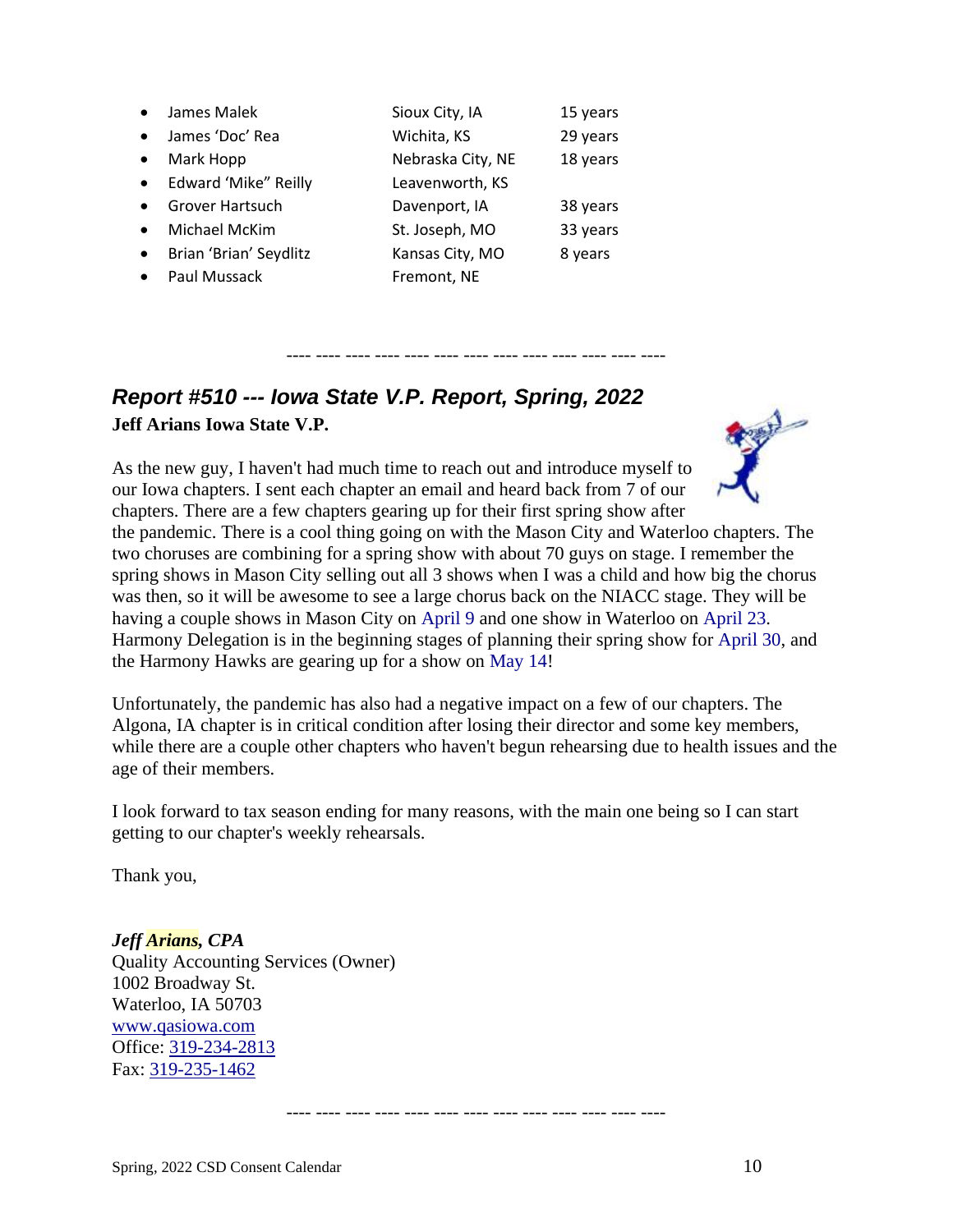# <span id="page-10-0"></span>*Report #520 --- Kansas State V.P. Report, Spring, 2022*

**Kevin Barker, Kansas State V.P.**

We, as in the Presidents of the Kansas chapters, continue to meet by Zoom once a month. Our main focus is talking about current issues the new presidents are facing and letting the more senior ones give advice.

Most of the chapter are meeting in person and have had Christmas shows. With the ever changing horizon the chapters continue to find ways of meeting, singing, recruiting!



Once the weather warms, I plan to visit some of the chapter meetings to show the commitment and resolve of CSD Board to reach out and offer help!

---- ---- ---- ---- ---- ---- ---- ---- ---- ---- ---- ---- ----

Thanks Kevin Barker Kansas State VP

# <span id="page-10-1"></span>*Report #530 --- Missouri/Arkansas V.P. Report, Spring, 2022* **Michael Bass , Missouri/Arkansas State V.P.**

Most chapters in Missouri and Arkansas have successfully navigated back to in-person rehearsals! I hope you all share my excitement with that announcement. I am happy to have Missouri and Arkansas represented at BHS International contest this year by Central Standard from the Metro Kansas City Chapter, as well as The Recruits and The Ambassadors of Harmony from the St. Charles chapter. I am sure they will all make CSD proud. There are a variety of different events our chapters



are planning for, including a Foundation fundraising gala in the St. Louis area, a Kansas City area high school show, another St. Louis area show for a senior citizen community, a St. Patrick's day performance, and of course several traditional chapter shows upcoming in the spring and early summer. Did you know that the Greater Ozarks, Arkansas chapter has been providing NAfME's Get America Singing Again song books to local schools? They have supplied over 8000 copies since they began in 1999!

We all know its great to be a barbershopper but, even more so, IT'S GREAT TO BE BACK!

---- ---- ---- ---- ---- ---- ---- ---- ---- ---- ---- ---- ----

Spring, 2022 CSD Consent Calendar 11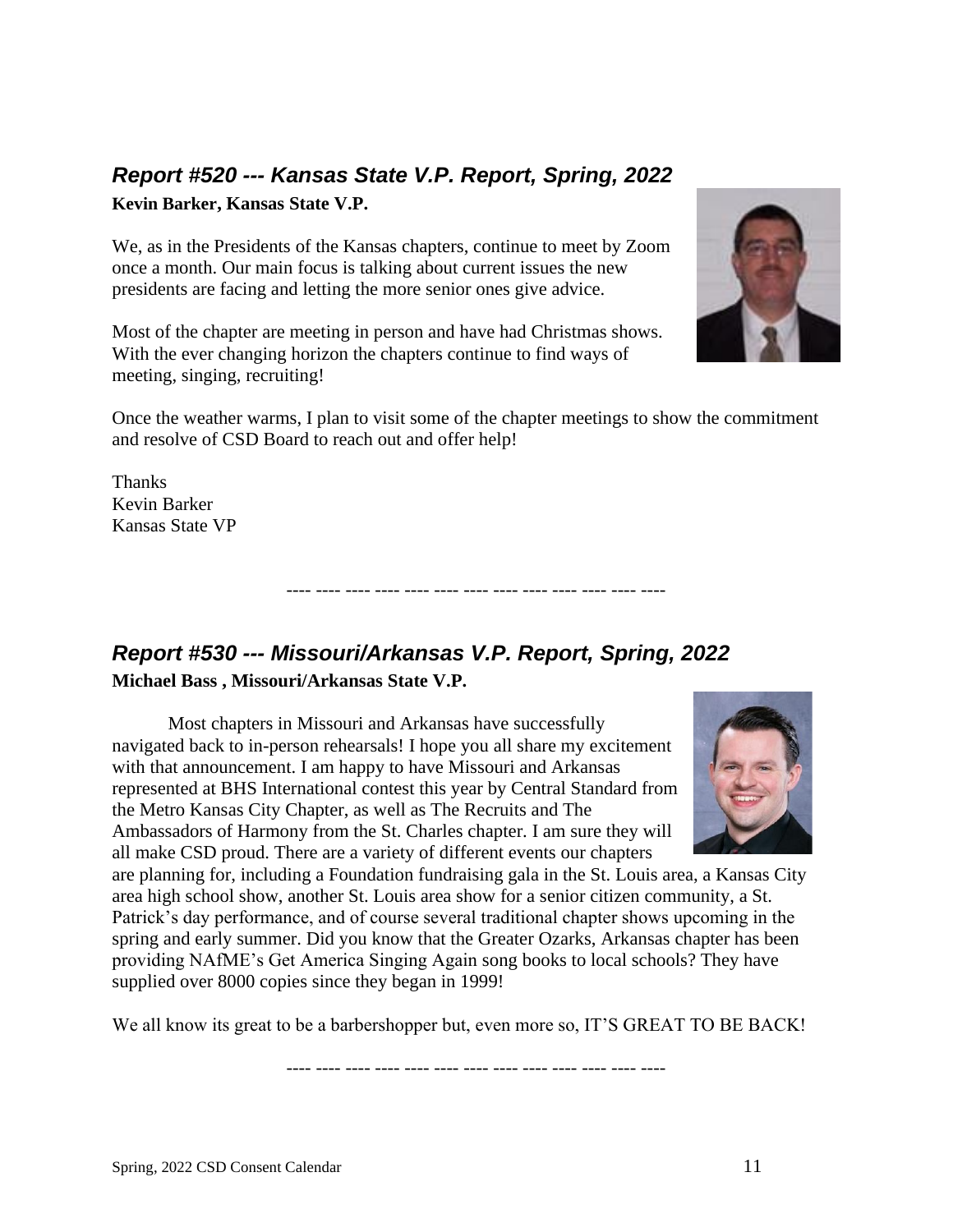#### **Dr. Jacob Bartlett, Nebraska State V.P.**

<span id="page-11-0"></span>*Report #540 --- Nebraska State V.P. Report, Spring, 2022*

As the pandemic has continued to have highs/lows, so too has the involvement of Nebraska's barbershop choruses. However, it seems that most chapters have been meeting in person, which is exciting news.

It does not appear that any Nebraska choruses will be attending the spring convention in mass, but I do know there are a few quartets that intend to do so, namely from the Lincoln, Fremont, and Omaha areas.

Toward the end of 2021, several choruses successfully put on holiday shows. Others focused squarely on caroling, while others had a full fledged holiday show.

At this point, it appears some are selling Singing Valentines, but I have not received a gauge as to whether or not this is happening in our central/western chapters.

Perhaps the largest event for Nebraska is that chapters are being asked to sing the national anthem at the Spring Game for the University of Nebraska Huskers football team on Saturday, April 9. I believe Fremont has a show that day, so are unable to attend. Lincoln, Nebraska City, Beatrice, and Antelope Valley have been invited. I am not sure if central/western chapters have been included. Don Blank is the contact person for this event.

I look forward to visiting with our now active chapters again once we hit early spring into summer. I anticipate several chapters having questions about the new contest format, and existing options for adding new folks to their rosters. I am in the process of scheduling meetings in person and/or in zoom with our leaders.

---- ---- ---- ---- ---- ---- ---- ---- ---- ---- ---- ---- ----

In harmony, Jake

## <span id="page-11-1"></span>*Report #550 --- South Dakota State V.P. Report, Spring, 2022*

**David Stephenson, South Dakota State V.P.**

#### **Glacial Lakes Harmonizers – Watertown, SD**

We had a fun day on Valentines Day. Our quartet greeted about 30 ladies to Valentine serenades. We had a really good time and spent the whole day doing so. There are no plans for any type of a Show for this year at this time. We do have an interesting opportunity coming up. Our High School

Chorus will be spending some time studying Barbershop music. Hopefully we will be able to go and perform for them during this time period, maybe spark some interest for future





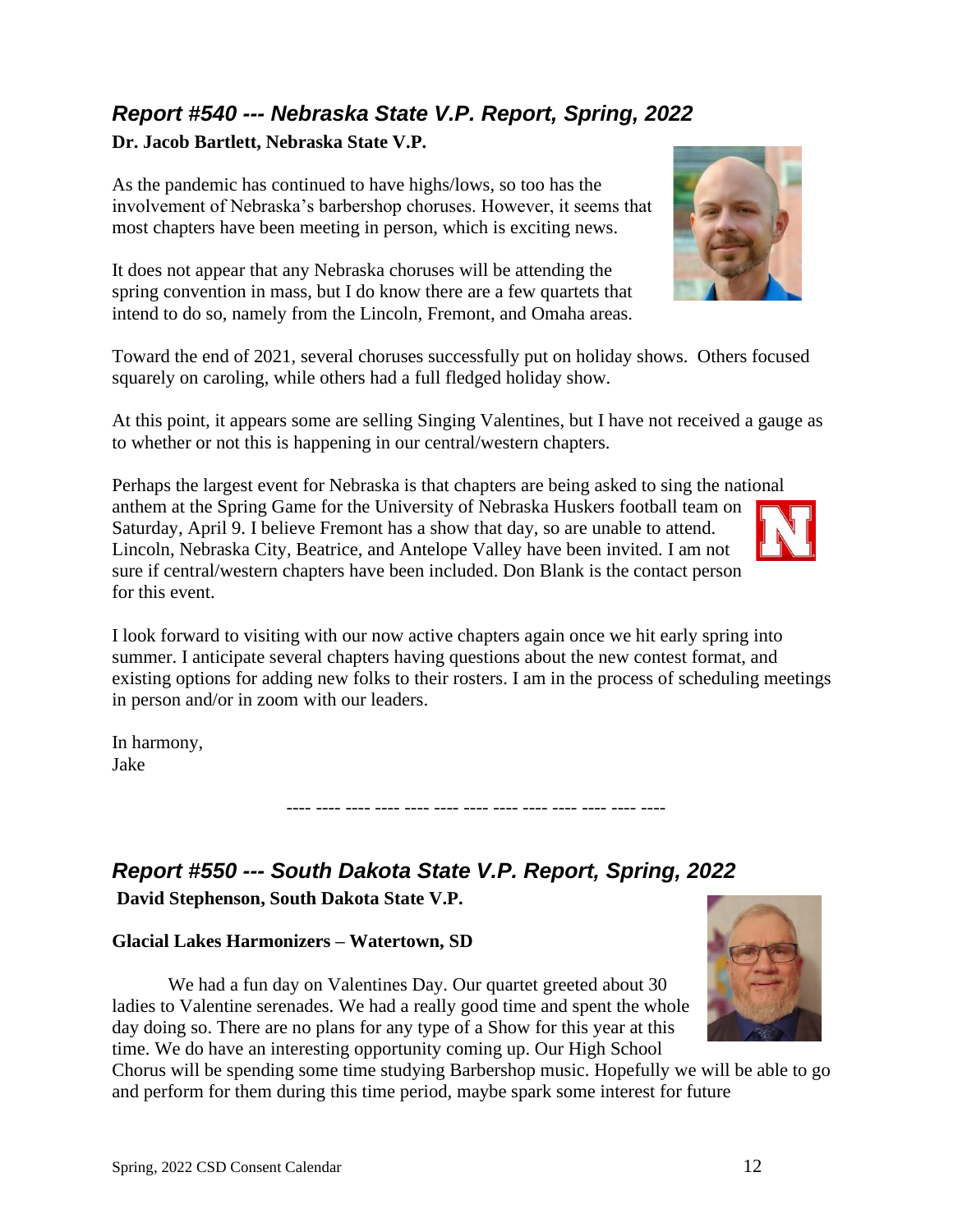Barbershoppers. We currently have 8 or so regularly attending practice, with a couple of prospects we are working on.

#### **Mitchell Barbershop Chorus – Mitchell, SD**

In talking with Steve, he said it sounds like we are going to team up with the Community Theater and do a fundraiser at the end of the summer. There are no plans for a Show this year. We have lost several members and some are still really on edge about COVID.

#### **Sioux Emperians – Sioux Falls, SD**

There were several members of the Sioux Emperians who met in Jan. to discuss plans for the Chapter. They decided as a result of COVID and all its issues, to postpone practices until early April, probably the 5<sup>th</sup>, the first Tuesday of the month. Like most other Chapters, their numbers are down significantly. There is hope for some type of a Fall Show.

#### **Tri-Valley Chorus – Viborg South Dakota**

We have been very fortunate in dealing with the COVID situation since it began. Practices have continued pretty much throughout the entire time, except for a short time at the beginning. We did, however, lose a member of our chorus, who was a joint member with Sioux Emperians. Jim Dunlap sang with us at our July 2021 Show. He will be greatly missed.

One of our Quartets, "The All Nighters" sang to many lucky ladies for Valentines Day. They put on quite a few miles, but as always, had a great time in doing so. Our Spring Show, April 2, is quickly approaching. Our featured quartet will be Signature. We are looking forward to having them as a part of our show.

Many of the activities we would normally have participated in this past Winter, were unfortunately cancelled due to COVID. We normally sing at several Nursing Homes at Christmas and shortly before our Spring Show. Many of the chapters I contact have had a significant drop in active members since COVID. We have only had a slight decline and feel very fortunate in that.

I have mentioned to the other SD Chapters the possibility of having a 1 day get together just to sing, have some fun, and picnic on a Saturday in July. No training, no coaching, just a fun group sing-out. There was good interest so hopefully we can pull this together and have some fun.

Dave Stephenson South Dakota VP

---- ---- ---- ---- ---- ---- ---- ---- ---- ---- ---- ---- ----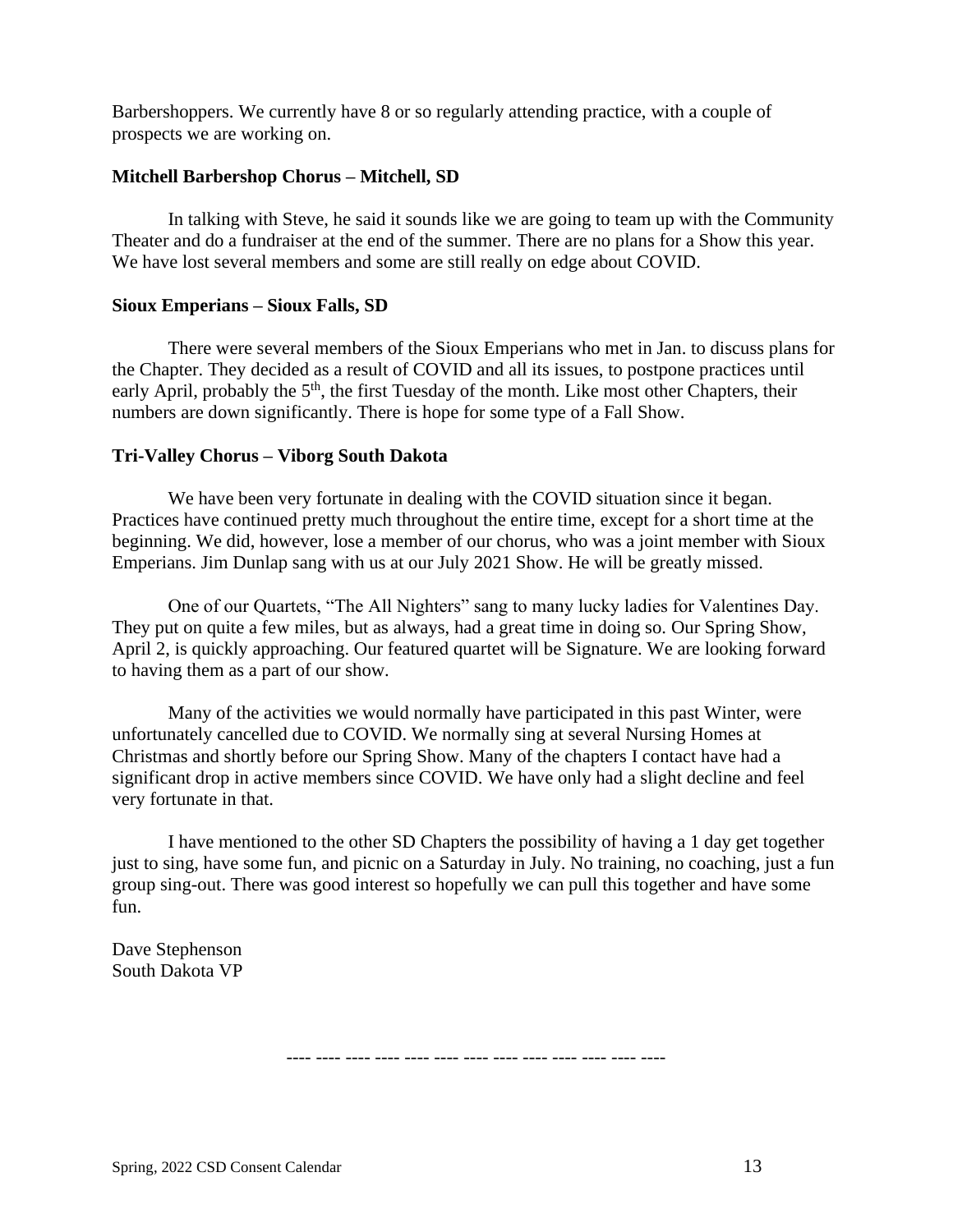# <span id="page-13-0"></span>*Report #560 --- District Secretary's Report, Spring, 2022*

#### **Mark Fuerniss, District Secretary**

Thanks to chapter leaders for updating their chapter leaders on Member Center before the end of 2021. The few chapters that didn't get their leaders updated will have to contact the Society for assistance. State District Directories have been complied and shared with Board Members and State Vice Presidents. Your state vice president will be another source of information about chapter leaders in your state.



Chapters are beginning to put on chapter shows again. Please send your Applications for Show Clearance, BMI & SESAC License forms to District Secretary, 3060 San Agustin Drive, Lincoln, NE. Please be aware of show dates for neighboring chapters as well as District and Society events when you are planning your chapter shows. According to our District Code of Regulations, the District Secretary cannot clear dates of shows that conflict with district or society events. Some upcoming shows that have been cleared: Hays, KS, April 2; Sioux City, IA, May 7; Cedar Rapids, IA, May 14; Manhattan, KS, May 21. Follow the directions on the form. Please use your chapter name rather than your chorus name. If I have overlooked your upcoming show, please let me know. Can I assume *ALL* chapters have submitted their ASCAP Reporting Form for 2021, with appropriate fee, to the Society?

Thank you for all you do for your chapter allowing your chapter members an opportunity to do what they like to do best, singing with fellow barbershoppers.

---- ---- ---- ---- ---- ---- ---- ---- ---- ---- ---- ---- ----

Mark Fuerniss, CSD Secretary 3060 San Agustin Drive Lincoln, NE 68516 [lonniemark@navix.net](mailto:lonniemark@navix.net) 402 310-8846

# <span id="page-13-1"></span>*Report #570 --- District Treasurer's Report, Spring, 2022* **Larry Warrick, District Treasurer**

Some of my accomplishments are as follows:

- Monthly paid bills due and deposited funds that were received
- Reconciled the accounts in QuickBooks monthly
- Prepared financial reports as requested by the District President
- Closed the books on 2021
- Sent the financial records to our Financial Reviewer

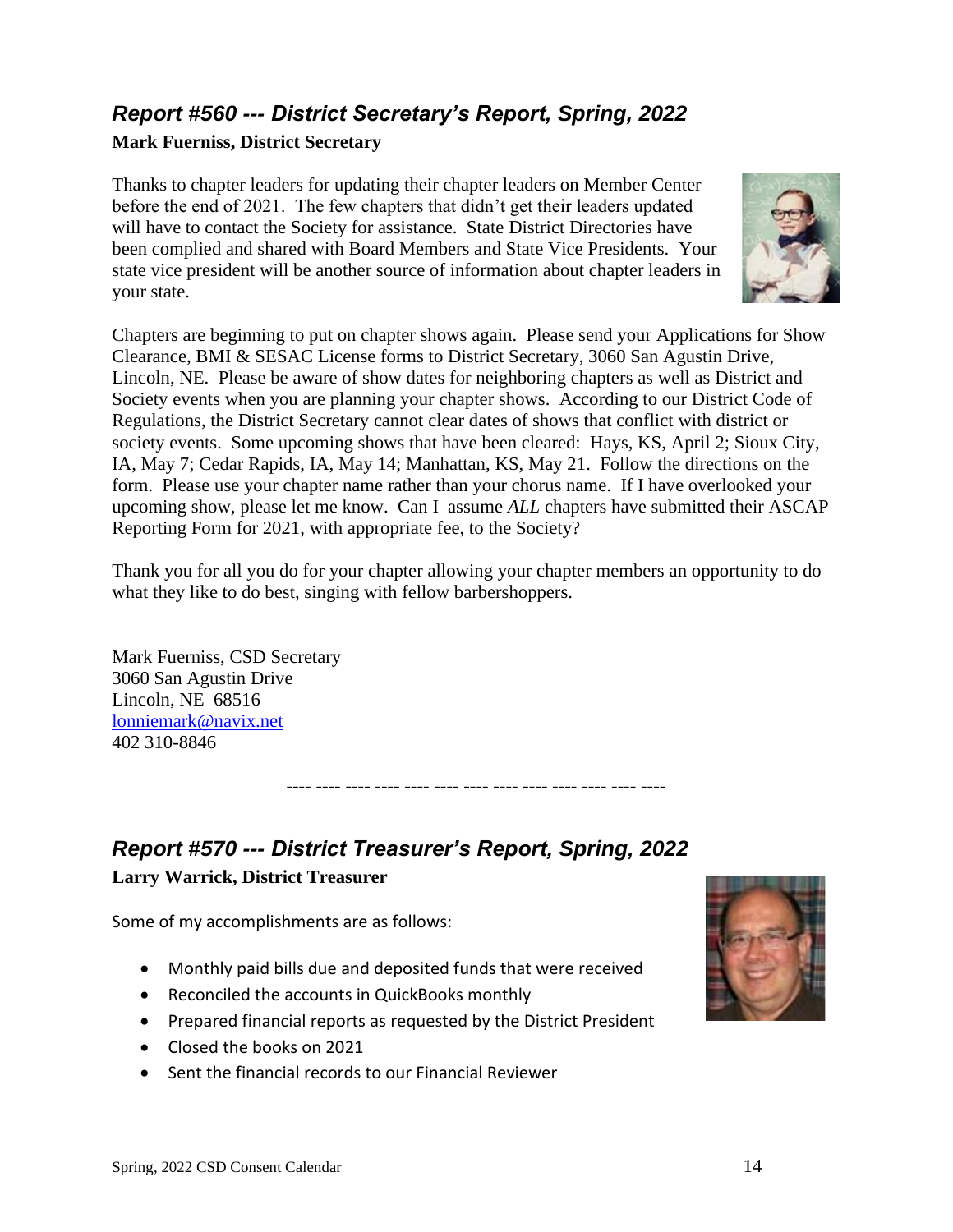- Any financial questions I receive from chapters or individuals have been answered and the State VP copied on the reply
- Prepared 2022 Budget from requests made by Board members, PAT Vice Presidents and Committee chairs
- Prepared the Annual Financial report, Balance sheet report for the Spring Board meeting and HOD meeting
- Sent 1099-NEC and 1096 to the individuals and IRS
- Will be submitting the 990-EZ filings before May 15
- Expense vouchers and bills have been paid in a timely manner with CSD President's approval

---- ---- ---- ---- ---- ---- ---- ---- ---- ---- ---- ---- ----

• Prepared for the CSD Leadership Academy for the Treasurers Class

Respectively Submitted Larry Warrick, CSD Treasure

## <span id="page-14-0"></span>*Report #580 --- Immediate Past President Report, Spring, 2022*

#### **Chad Schuetz – Immediate Past President**

Over the last two years, our Central States Board of Directors and Program Vice Presidents have continued to work and plan to provide meaningful opportunities to have our members engage in barbershop. We are incredibly thankful that we will have the opportunity to gather together in person for the first time since Fall of 2019!



Throughout this time, we have also been working on revisions and updates to our District Bylaws, which will be presented during the meetings for Spring Convention. Special thanks to Mark Erikson, Mark Fuerniss, Duane Lawson and Matt Suellentrop for all of their tedious work to prepare these updates for the District.

As Immediate Past President, I have the responsibility to chair the nominating committee for our Board of Directors. This Fall, we will elect our new District President, District Executive Vice President, as well as State Vice Presidents for Missouri-Arkansas, Nebraska and South Dakota.

If you, or someone you know, has an interest in serving at the district level to support and encourage members in the Central States District, please reach out to Nominating Committee Chair, Chad Schuetz, at [cschuetz@eldoradoschools.org](mailto:cschuetz@eldoradoschools.org)

Sing with you soon,

Chad Schuetz, Immediate Past President Barbershopper of the Year - 2021 Central States District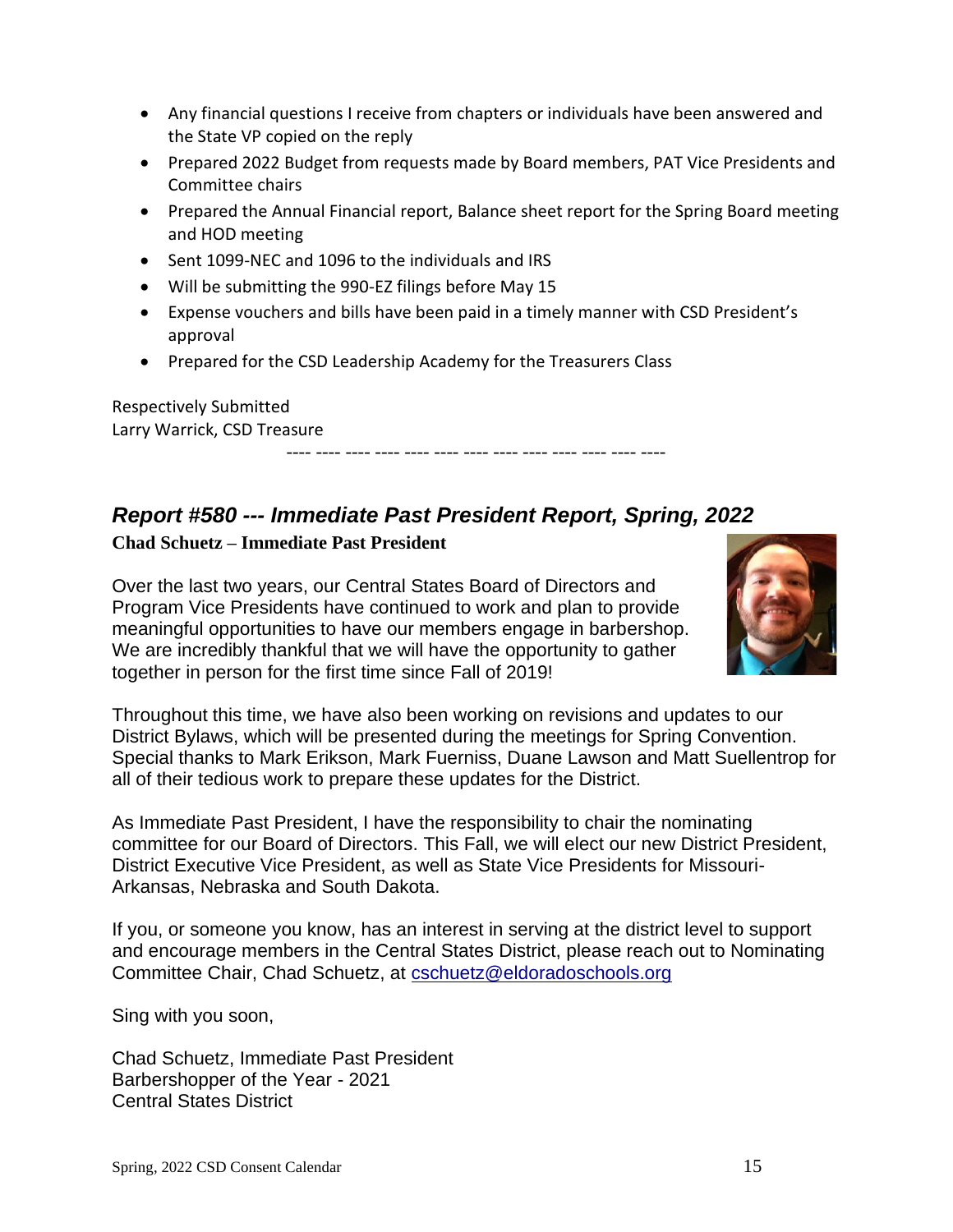## <span id="page-15-0"></span>*Report #585 --- Nominating Committee Report, Spring, 2022*

#### District Code of Regulations (10/10/2014)

3.1. Elected board members shall serve for terms of two years with half of the board members elected on odd and half elected on even numbered years with **President** and **Executive Vice President** elected years in the same years. The Secretary and Treasurer shall be elected in the years that alternate with the President and Executive Vice President. . .

---- ---- ---- ---- ---- ---- ---- ---- ---- ---- ---- ---- ----

#### Standard District By-Laws (10/2012)

5.04a The state vice presidents shall be elected for a two year term on a rotating basis, with the state vice presidents for **Missouri-Arkansas, Nebraska, and South Dakota being elected to begin their terms in the odd numbered year**s, and the state vice presidents for Iowa and Kansas being elected to begin their terms in the even numbered years. . . ".

Contact Chad Schuetz if you are interested in serving members of the District in a district leadership role.

---- ---- ---- ---- ---- ---- ---- ---- ---- ---- ---- ---- ----

--- Mark Fuerniss, Secretary

# <span id="page-15-1"></span>*Report #600 --- District President Report, Spring, 2022*

#### **Duane Lawson, District President**

I think back to what seemed like normal tasks of a barbershop chapters and now celebrate as glorious achievements. Since our last Fall report, chapters have been back to rehearsals together and having concerts. I personally visited a show from the Leavenworth, KS and performed on the Central Standard Holiday Show. I have visited Heart of America and Little Apple Chorus rehearsals and was elated to be asked to Install the officers of the Manhattan, KS and Kansas City, MO Metro Board of Directors.



Not every chapter has come out of the other side of the Pandemic. But it is great to see how chapters are adapting. Chapters are working together and sharing resources to produce shows. In realizing that audiences are still not full capacity, chapters are finding ways to cut expenses to put on a financially successful show.

I am proud of how our Program Administrator Team has worked together to put on our events such as Spring Convention, Leadership Academy, and HEP. Although the original plans have had to be changed, the team is making adjustments to be the most successful.